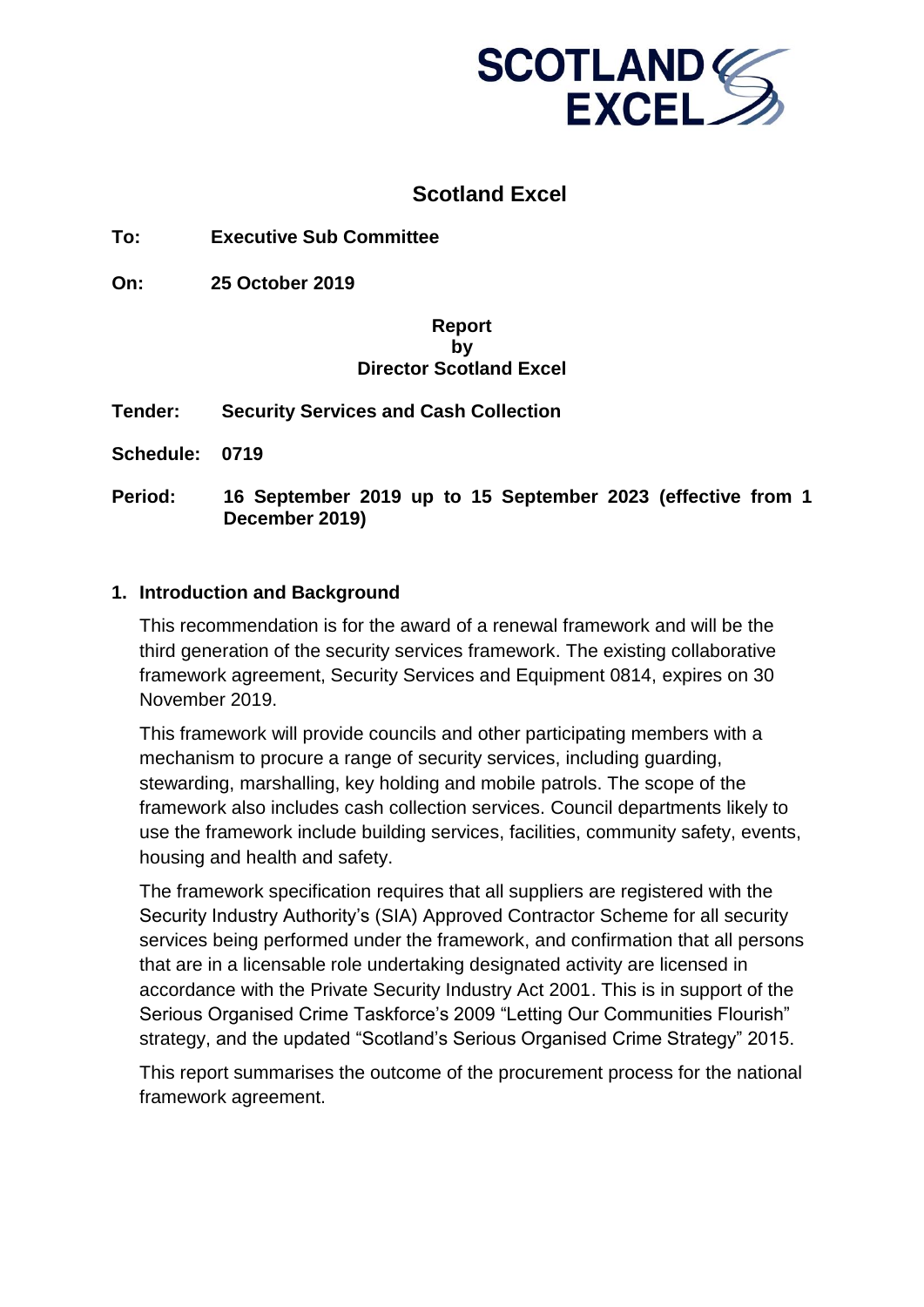## **2. Scope, Participation and Spend**

As part of the strategy development, the User Intelligence Group (UIG) approved the inclusion of four lots, summarised in Table 1 which covers the scope of member requirements for the delivery of security services. Lots 1 and 2 covered existing framework lots, while lot 3 was included to facilitate call offs where a range of security services are required. Lot 4 delivers an enhancement under this generation of the framework, by incorporating cash collection services.

#### **Table 1**

| Lot No. | <b>Description</b>                                           |
|---------|--------------------------------------------------------------|
|         | Guarding and Key Holding                                     |
|         | Event Stewarding and Taxi Marshalling                        |
|         | Guarding, Key Holding, Event Stewarding and Taxi Marshalling |
|         | <b>Cash Collection</b>                                       |

The lotting strategy was designed to be representative of the marketplace and member purchasing requirements.

As detailed in Appendix 1, 30 councils have confirmed their intention to participate in the framework, the remaining two councils have no anticipated requirement for security services. To allow for potential migration from existing agreements, all 32 councils were included in the contract notice for the framework.

Additionally, multiple organisations have confirmed their intention to participate, these include; NHS, Scottish Prison Service, Advanced Procurement for Universities and Colleges (APUC), Scottish Qualifications Authority, Historic Environment Scotland, National Museum Scotland, Strathclyde Passenger for Transport, Tayside Contracts and the Crown Office and Procurator Fiscal Service.

The maximum estimated value of services that may be awarded under the framework is £50 million. This contract value has been derived from information provided directly from Councils, market analysis and historic data. This is, however, a maximum value which is estimated to ensure that there is sufficient capacity within the framework to accommodate any unforeseen peaks in demand.

## **Procurement Process**

User Intelligence Groups (UIGs) were set up comprising of key personnel from Scotland Excel member Councils to support the development of the framework. The UIG agreed the procurement route, terms and conditions and the overall strategy, and a Technical UIG developed the specification and the commercial and technical evaluation.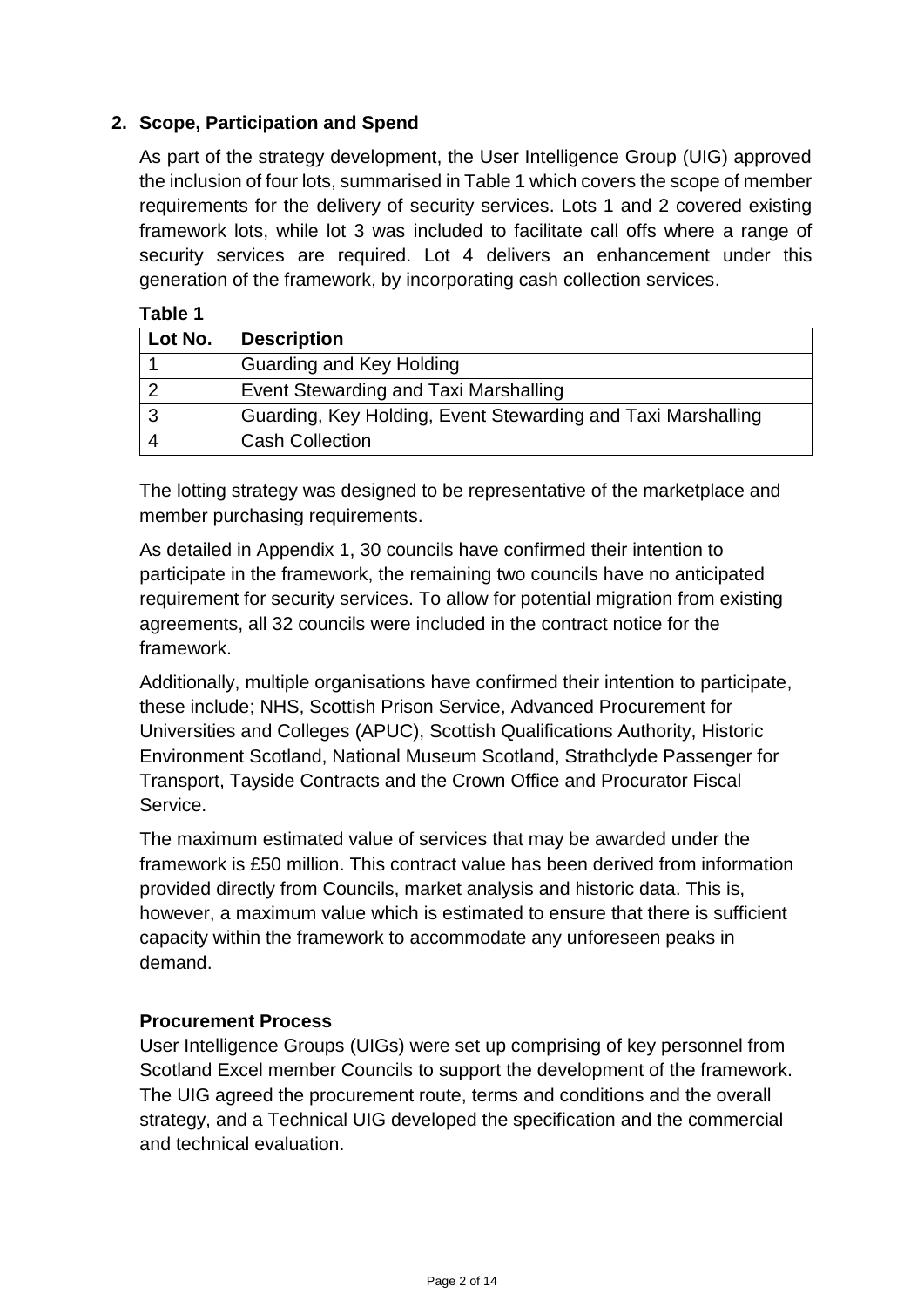A Prior Information Notice (PIN) was published on 13 February 2018, initially for the renewal framework on a broader scope which included security equipment. Since then, the renewal framework has been split into two individual frameworks, one for security services and cash collection and the other for security and fire equipment.

Scotland Excel held 28 supplier meetings which resulted in the sharing of valuable information on market trends, innovations and cost drivers in the industry and the risks they face.

Furthermore, Scotland Excel worked in partnership with a range of other stakeholders to develop this framework, including the Security Industry Authority (SIA), Police Scotland, Sustainable Procurement Ltd and Zero Waste Scotland.

A contract notice was published on the Public Contracts Scotland (PCS) portal on 29 April 2019. The tender documentation was made available for immediate download via the Public Contracts Scotland Tenders (PCS-T) portal.

The procurement processes followed a two-stage Restricted Procedure under the procurement rules. Stage one, the Invitation to Participate (ITP), was conducted using the European Single Procurement Document, Scotland (ESPD). Candidates were required to answer a number of exclusionary questions along with questions on insurance, financial standing, quality management, health and safety and environmental management. Candidates were also required to confirm which lots and council areas they were offering for, and were evaluated against the following criteria and weightings:

| <b>Question   Description</b>                       | Lot 1 - 4 Weighting |
|-----------------------------------------------------|---------------------|
| <b>Technical and Professional Ability - General</b> | 80                  |
| <b>Key People</b>                                   | 10                  |
| <b>Supply Chain</b>                                 | 10                  |

Responses to the ITP were submitted by 20 candidates. These responses were evaluated in line with the criteria and weightings set out in procurement documents. As detailed in Appendix 2, 18 of the candidates passed stage one. Candidates who passed this stage were then invited to submit a tender in stage two of the procurement exercise, the Invitation to Tender (ITT).

The ITT documentation was made available for immediate download on 23 August 2019 via the Public Contracts Scotland Tenders (PCS-T) portal.

At the ITT stage, tenderers were evaluated against the following criteria and weightings: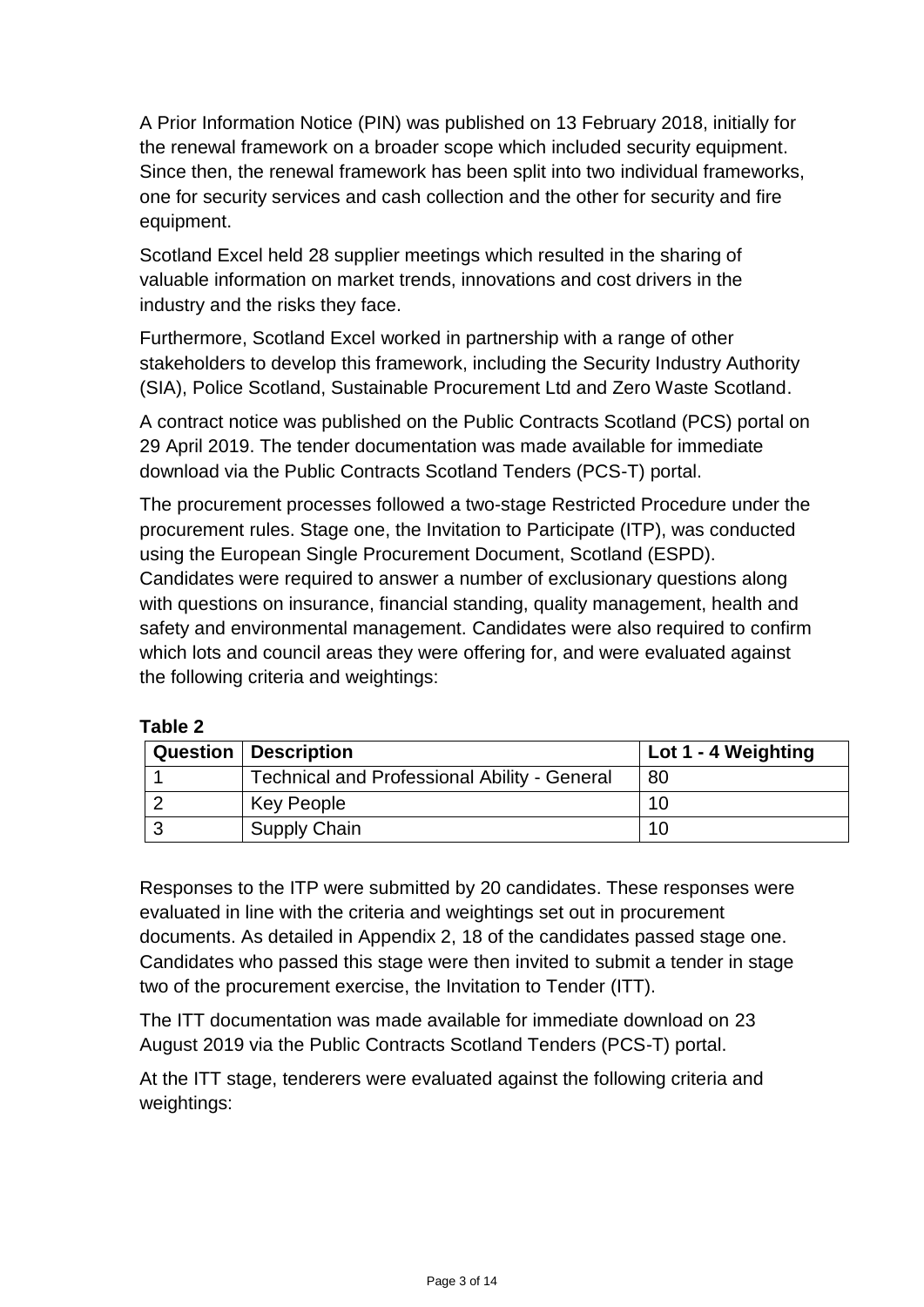| • Technical  | 50% |
|--------------|-----|
| • Commercial | 50% |

Within the technical section, tenderers were required to evidence their knowledge and experience by responding to the following series of technical questions:

| <b>Question</b> | Description                | Lots 1 and 3<br>Weighting | Lots 2 and 4<br>Weighting |
|-----------------|----------------------------|---------------------------|---------------------------|
|                 | <b>Service Delivery</b>    | 12.5                      | 15                        |
| ົາ              | Performance                | 12.5                      | 15                        |
| 3               | <b>Auditable Patrol</b>    | 5                         | N/A                       |
|                 | <b>Community Benefits</b>  | 10                        | 10                        |
| 5               | <b>Fair Work Practices</b> | 10                        |                           |

Within the commercial section for lots 1,2 and 3, tenderers were required to either submit a national rate applicable to all council areas or submit a separate rate for each council area and lot that they wanted to tender for, to be awarded on a per council basis.

For lot 4 only, Scotland Excel members can conduct a mini competition to establish a call off contract reflective of their bespoke cash collection requirements and geographical location.

## **3. Report on Offers Received**

**Table 3**

From the 18 candidates brought forward to the ITT stage, one candidate did not submit an offer. On that basis, Scotland Excel received 17 offers before the closing date.

One supplier subsequently withdrew its offer.

Based on the criteria and scoring methodology set out in the tender document, a full evaluation of the 16 compliant offers was completed. Appendix 3 confirms the scoring achieved by each tenderer in each lot, per council area.

## **4. Recommendations**

Based on the evaluation undertaken, and in line with the criteria and weightings set out above, and to secure best value, capacity and coverage, it is recommended that a multi supplier framework is awarded to 14 suppliers across the 32 geographical areas and four lots, as outlined in Appendix 3.

These 14 recommended suppliers offer nationwide coverage under the framework and 4 of the 14 suppliers are classed as SME's.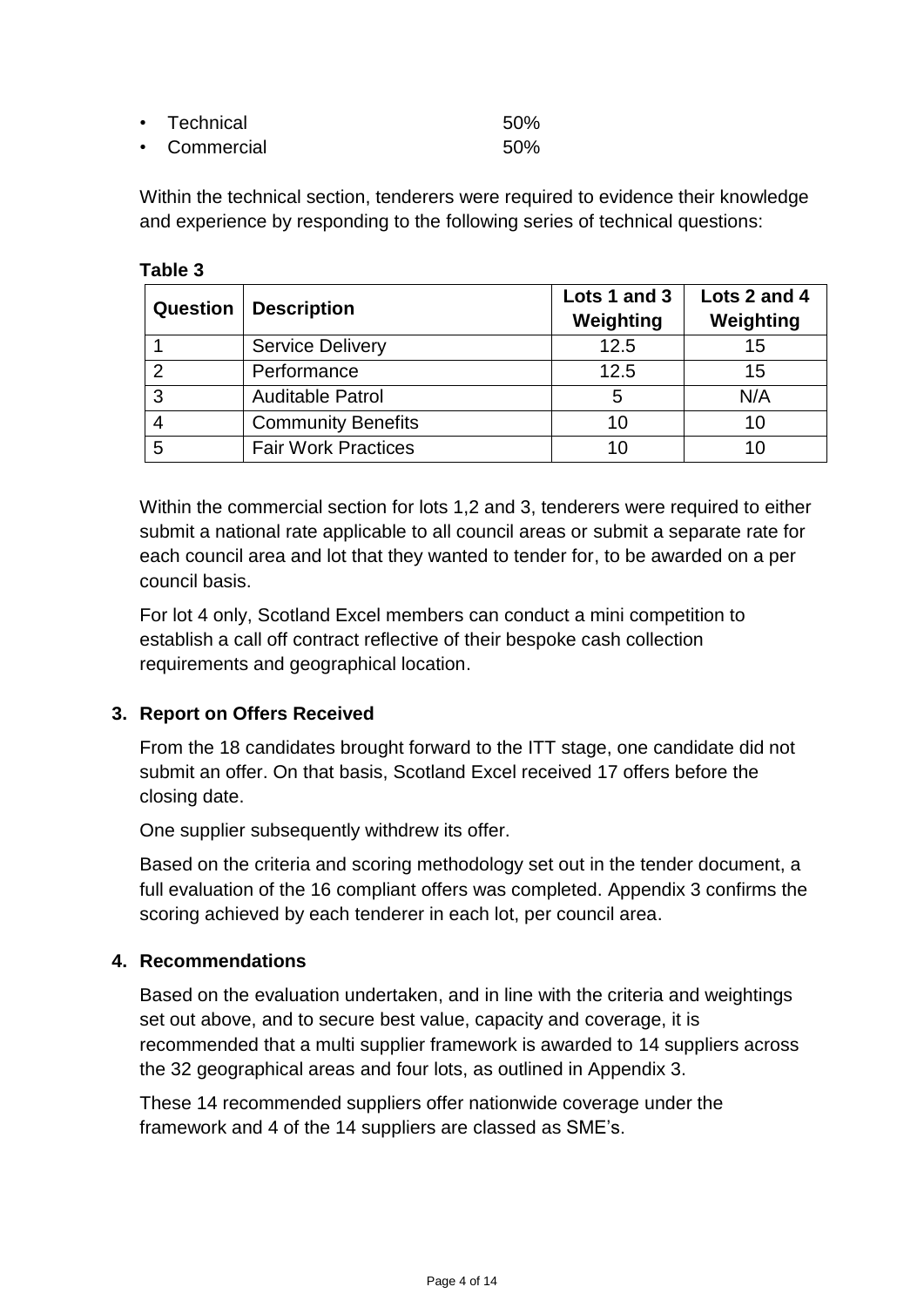## **5. Benefits**

#### **Benchmarking**

Scotland Excel conducted a benchmarking exercise for each council based on historic spend patterns. Based on the benchmarking, there is an estimated range of an on cost of 3.9% to a saving of 11.9%. The overall estimated saving of the framework is approximately 3.7% per annum across the participating councils, based on current spend forecast.

The estimated annual spend, saving and on cost per Council based on the results of the benchmarking are detailed in Appendix 1 – Participation, Spend and Savings Summary.

#### **Price Stability**

Framework pricing is fixed for the first year of the framework. Thereafter any price increases will require to be supported with documentary evidence and will be validated against changes in market pricing, tracked in accordance with Scotland Excel's indexation model.

Rates influenced by the Scottish Living Wage (as set by the Living Wage Foundation) or National Living Wage (The UK minimum wage) will be increased annually to reflect any changes to the National Living Wage and Scottish Living Wage. The terms differentiate between wage increases and operational costs will be subject to our established price variance procedure.

#### **Social**

In recognition of the range of social considerations important to the sector, technical award criteria assessed tenderers approach to fair work practices across a range of questions which focused on issues specifically pertaining to the security industry including; recruitment and retention of staff, including TUPE procedures, promotion of equality and diversity initiatives, employee training and development as well as other employee benefits.

This renewal framework supports the delivery of Scotland's National Outcomes including; tackling inequalities in Scottish society; living lives safe from crime, disorder and danger, sustainable places with access to amenities and services we need; we realise our full economic potential with more and better employment opportunities and we have strong resilient and supportive communities where people take responsibility for their own actions and how they affect others.

#### **Community Benefits**

Scotland Excel is committed to maximising community benefit delivery. Tenderers were asked to confirm whether they were willing to comply with our community benefits approach for the lifetime of the framework and scored on their ability to deliver it. This approach is designed to deliver local community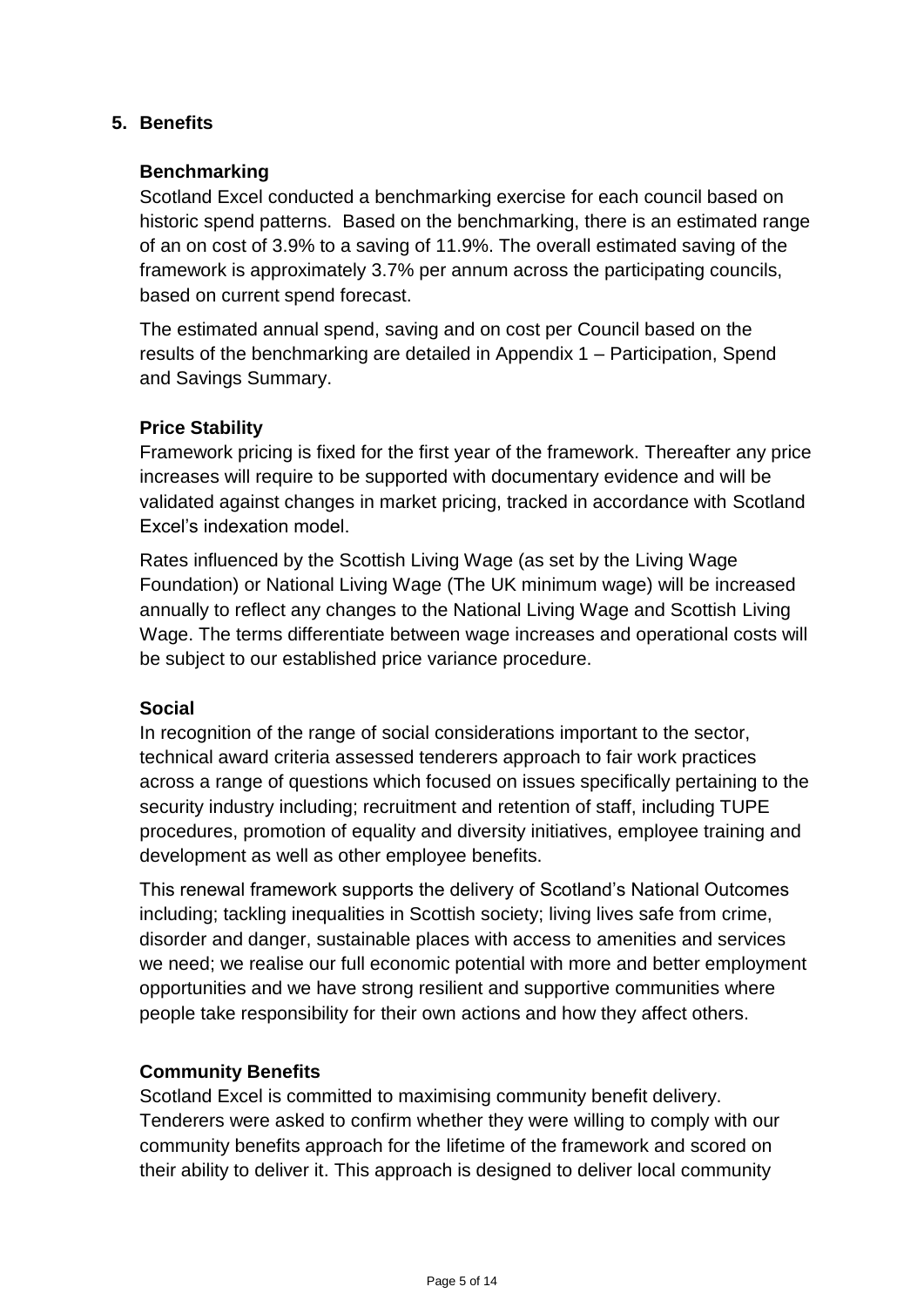benefits based on individual member spend thresholds and all 14 recommended suppliers have confirmed their acceptance. The community benefits approach focused on areas relevant to the security industry and the benefits delivered will include:

- Employment opportunities, including jobs for unemployed;
- Training and accreditation, including accredited training to Scotland Excel member employees;
- Work experience, including hosting industry awareness days for public schools, colleges or jobs.

Suppliers have agreed to report ongoing delivery of community benefits to Scotland Excel on a six-monthly basis.

## **Fair Work Practices including the Scottish Living Wage**

Suppliers were also asked to confirm their approach to the payment of the Scottish Living Wage to their workforce. As detailed in Appendix 4, four suppliers have committed to gaining Living Wage accreditation over the initial two-year period of the Framework Contract. Two suppliers are not accredited by the Living Wage Foundation but pay the Scottish Living Wage to all employees (except volunteers, apprentices and interns).

Four suppliers are Recognised Service Providers by the Living Wage Foundation and have committed to pay all their own head office staff the Scottish Living Wage as per the Living Wage Employer agreement. They have also committed to always offer a Scottish Living Wage bid alongside every market rate submittal to all prospective and current clients. All tenderers have provided a Scottish Living Wage rate as part of their commercial offer for members that are accredited.

Scotland Excel will work with all awarded suppliers during the lifetime of the framework to ensure commitments are met.

## **Other Benefits**

Scotland Excel have included an additional lot to capture council's requirements for a cash collection service.

A lot for combined guarding stewarding and marshalling services has been created to provide Scotland Excel members with a potential 'one stop shop' approach.

Tenderers were required to provide a breakdown of their overall charge rate to improve transparency and enable Scotland Excel to understand how the supply chain manages fair work practices and facilitate negotiations to ensure best value. Scotland Excel, regulatory bodies, law enforcement agencies and other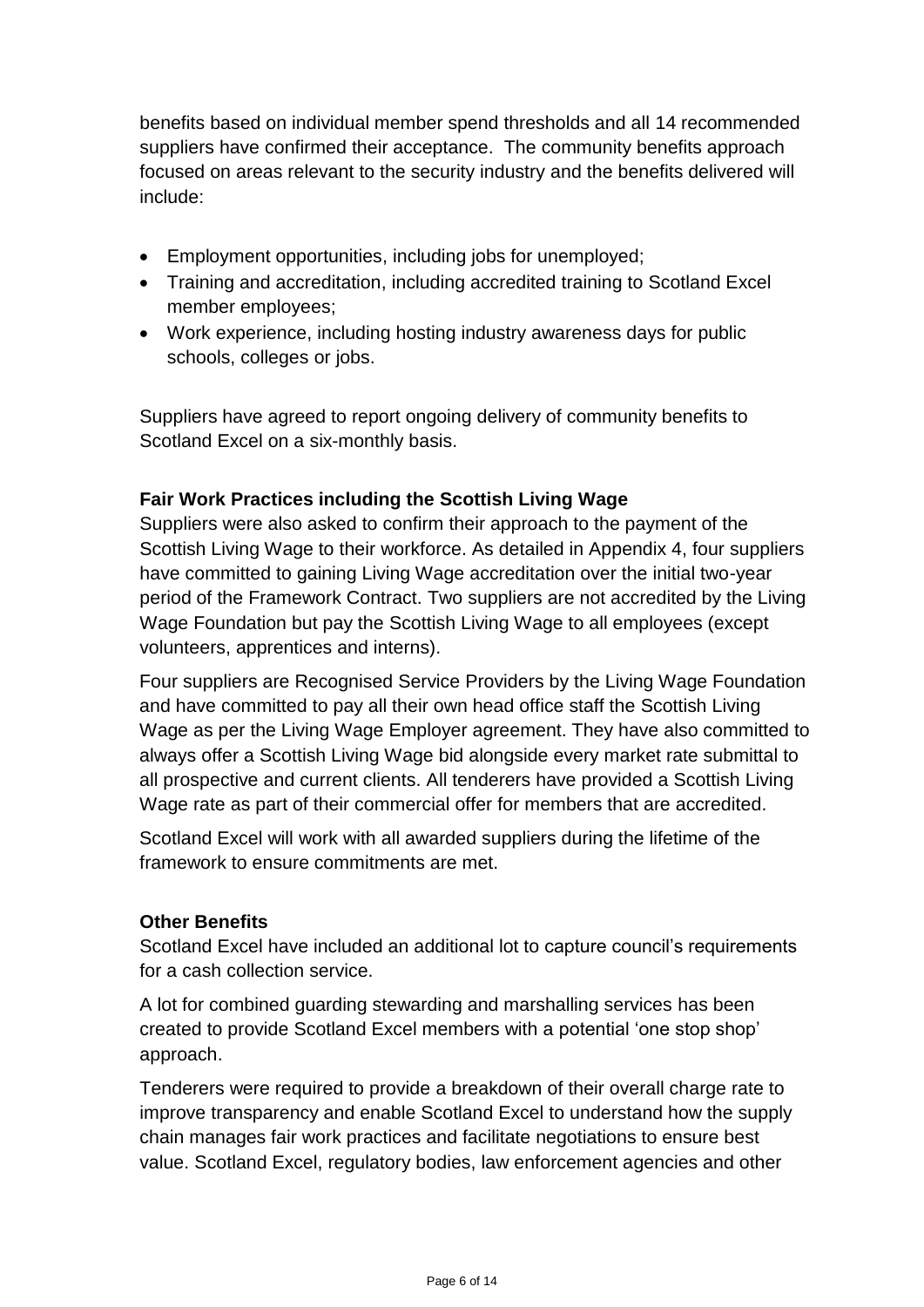bodies will share information as deemed necessary to; check the accuracy of information, prevent or detect fraud or crime, protect public funds and for consultation.

### **6. Contract Mobilisation and Management**

In accordance with Scotland Excel's established Contract Supplier Management (CSM) programme, in terms of risk and spend, this framework is classified as level 2. As such, on a quarterly basis Scotland Excel will collect, analyse and review detailed supplier management information.

Standard management information will be collated in accordance with that described in the tender documentation. Achievement of key performance indicators as provided in the tender will be finalised and agreed at contract award. These will be a driver to ensure that the required service is monitored, maintained and where possible improved during the framework period. This data will form the foundation of ongoing contract and supplier management.

Scotland Excel will also hold mobilisation meetings with all awarded suppliers to ensure they understand how the framework operates and what is contractually expected of them.

#### **7. Summary**

The framework for Security Services and Cash Collection has maximised collaboration and provided a route to market for a range of pre-assessed suppliers accredited with the Security Industry Authority's (SIA) Approved Contractor Scheme.

It has also delivered a balanced approach in relation to fair work practice considerations by including a Scottish Living Wage rate in addition to the standard overall charge rate to facilitate a wide range of call offs. There are also a wide range of additional benefits, including significant local community benefits.

The Executive Sub Committee is requested to approve the recommendations to award this framework agreement as detailed in Appendix 3.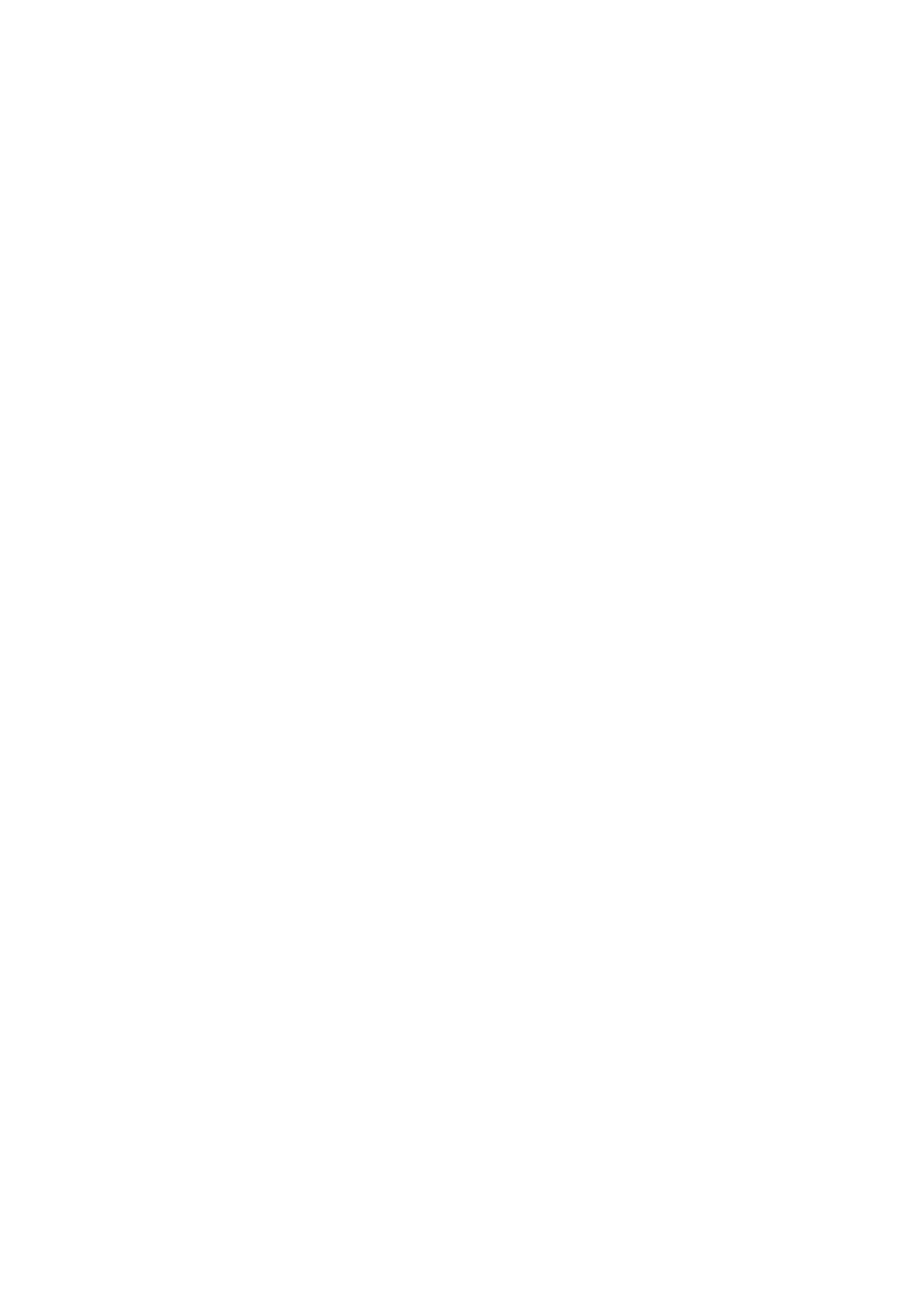## **Appendix 1 – Participation and Spend Summary**

| <b>Member Name</b>              | Participation in<br>Contract | <b>Participation Entry Date</b> | <b>Estimated</b><br>Annual Spend (£) | <b>Source of Spend Data</b> | % Estimated Forecast<br><b>Savings</b> | <b>Estimated Annual</b><br>Savings (£) | <b>Basis of Savings Calculation</b> |
|---------------------------------|------------------------------|---------------------------------|--------------------------------------|-----------------------------|----------------------------------------|----------------------------------------|-------------------------------------|
| Aberdeen City Council           | Yes                          | 1 December 2019                 | £428,885                             | Council                     | 4.3%                                   | £18,494                                | <b>Benchmarked Council Data</b>     |
| Aberdeenshire Council           | Yes                          | 1 December 2019                 | £60,000                              | Council                     | 3.7%                                   | £2,249                                 | Average Savings Figure              |
| Angus Council                   | Yes                          | 1 December 2019                 | £10,000                              | Council                     | 3.7%                                   | £375                                   | Average Savings Figure              |
| Argyll & Bute Council           | Yes                          | 1 December 2019                 | £245,000                             | Council                     | 3.7%                                   | £9,182                                 | Average Savings Figure              |
| City of Edinburgh Council       | Yes                          | 1 December 2019                 | £1,092,415                           | Council                     | $-3.9%$                                | $-£43,012$                             | <b>Benchmarked Council Data</b>     |
| Clackmannanshire Council        | Yes                          | 1 December 2019                 | £295,517                             | Management Information      | 1.9%                                   | £5,578                                 | <b>Benchmarked Council Data</b>     |
| Comhairle nan Eilean Siar       | Yes                          | 1 December 2019                 | £10,000                              | Council                     | 3.7%                                   | £375                                   | Average Savings Figure              |
| Dumfries & Galloway Council     | Yes                          | 1 December 2019                 | £368,429                             | Council                     | 3.7%                                   | £13,808                                | Average Savings Figure              |
| Dundee City Council             | Yes                          | 1 December 2019                 | £733,133                             | Council                     | 11.2%                                  | £82,448                                | Benchmarked Council Data            |
| East Ayrshire Council           | Yes                          | 1 December 2019                 | £178,885                             | Council                     | 3.7%                                   | £6,704                                 | Average Savings Figure              |
| East Dunbartonshire Council     | Yes                          | 1 December 2019                 | £85,000                              | Council                     | 5.1%                                   | £4,347                                 | Benchmarked Council Data            |
| <b>East Lothian Council</b>     | Yes                          | 1 December 2019                 | £137,416                             | Council                     | 3.7%                                   | £5,150                                 | Average Savings Figure              |
| East Renfrewshire Council       | Yes                          | 1 December 2019                 | £10.000                              | Council                     | 6.1%                                   | £610                                   | Benchmarked Council Data            |
| <b>Falkirk Council</b>          | Yes                          | 1 December 2019                 | £51,900                              | Council                     | 5.1%                                   | £2,654                                 | Benchmarked Council Data            |
| <b>Fife Council</b>             | Yes                          | 1 December 2019                 | £477,121                             | Council                     | 5.1%                                   | £24,301                                | <b>Benchmarked Council Data</b>     |
| <b>Glasgow City Council</b>     | Yes                          | 1 December 2019                 | £1,500,000                           | Council                     | 5.1%                                   | £76,704                                | Benchmarked Council Data            |
| <b>Highland Council</b>         | Yes                          | 1 December 2019                 | £250,000                             | Council                     | 7.1%                                   | £17,660                                | Benchmarked Council Data            |
| Inverclyde Council              | Yes                          | 1 December 2019                 | £168.000                             | Council                     | 4.7%                                   | £7,953                                 | <b>Benchmarked Council Data</b>     |
| <b>Midlothian Council</b>       | Yes                          | 1 December 2019                 | £60,000                              | Council                     | 3.7%                                   | £2,249                                 | Average Savings Figure              |
| <b>Moray Council</b>            | Yes                          | 1 December 2019                 | £2,000                               | Council                     | 3.7%                                   | £75                                    | Average Savings Figure              |
| North Ayrshire Council          | Yes                          | 1 December 2019                 | £109,677                             | Council                     | 3.7%                                   | £4,110                                 | Average Savings Figure              |
| North Lanarkshire Council       | Yes                          | 1 December 2019                 | £298,327                             | Management Information      | 5.0%                                   | £14,823                                | Benchmarked Council Data            |
| <b>Orkney Islands Council</b>   | Yes                          | 1 December 2019                 | £10,000                              | Council                     | 3.7%                                   | £375                                   | Average Savings Figure              |
| Perth & Kinross Council         | Yes                          | 1 December 2019                 | £262,690                             | Council                     | 11.9%                                  | £31,389                                | Benchmarked Council Data            |
| Renfrewshire Council*           | Yes                          | 1 December 2019                 | £50,000                              | Council                     | 3.4%                                   | £1,725                                 | <b>Benchmarked Council Data</b>     |
| <b>Scottish Borders Council</b> | No                           | N/A                             | N/A                                  | N/A                         | 0.0%                                   | N/A                                    | N/A                                 |
| <b>Shetland Islands Council</b> | No                           | N/A                             | N/A                                  | N/A                         | 0.0%                                   | N/A                                    | N/A                                 |
| South Ayrshire Council          | Yes                          | 1 December 2019                 | £25,406                              | Council                     | 3.7%                                   | £952                                   | Average Savings Figure              |
| South Lanarkshire Council       | Yes                          | 1 December 2019                 | £354,047                             | Council                     | 1.9%                                   | £6,877                                 | Benchmarked Council Data            |
| <b>Stirling Council</b>         | Yes                          | 1 December 2019                 | £185,000                             | Council                     | 2.5%                                   | £4,621                                 | Benchmarked Council Data            |
| West Dunbartonshire Council     | Yes                          | 1 December 2019                 | £179,415                             | Council                     | 4.9%                                   | £8,743                                 | Benchmarked Council Data            |
| <b>West Lothian Council</b>     | Yes                          | 1 December 2019                 | £118,657                             | Council                     | 0.4%                                   | £490                                   | <b>Benchmarked Council Data</b>     |
| <b>Associate Members</b>        | Yes                          | 1 December 2019                 | £2,869,875                           | Management Information      | 3.5%                                   | £99,043                                | <b>Benchmarked Council Data</b>     |
| <b>Totals</b>                   |                              |                                 | £10,626,795                          |                             | 3.7%                                   | £411,050                               |                                     |

\*Benchmarking against Renfrewshire Council's incumbent supplier would result in a 0.0% saving.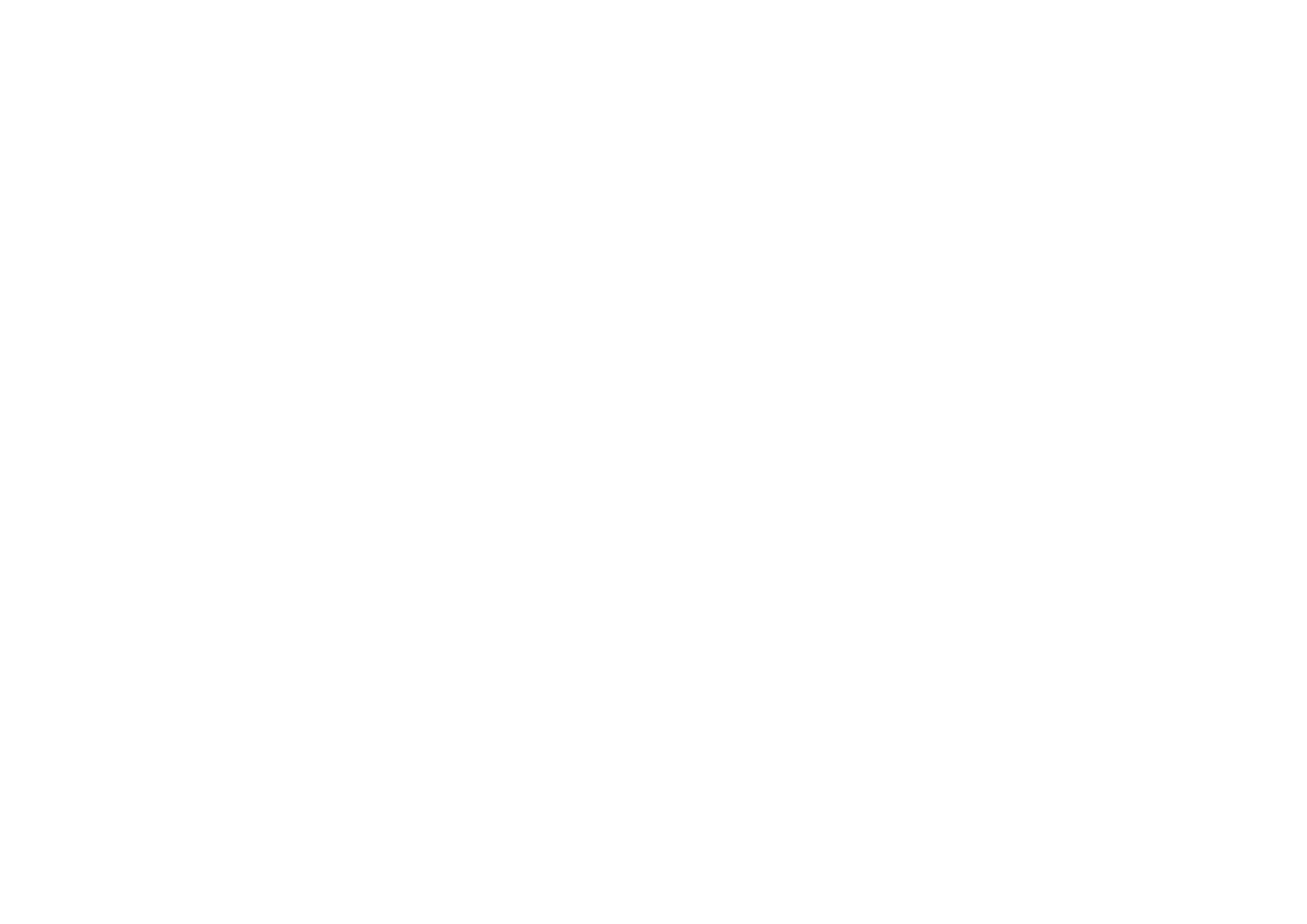# **Appendix 2 – List of Candidates and Tenderers**

| <b>Name of Candidates and Tenderers</b> | <b>SME Status</b> | <b>Location</b>    | <b>Lots Tendered</b>    |
|-----------------------------------------|-------------------|--------------------|-------------------------|
| <b>Allander Security Limited</b>        | Medium            | Glasgow            | 1, 2 and 3              |
| <b>Atalian Servest Limited</b>          | Large             | Suffolk            | 1                       |
| Confida FM Limited                      | Large             | Ayr                | $\mathbf{1}$            |
| Corporate Service Management Ltd        | Small             | Glasgow            | $\mathbf{1}$            |
| <b>DCL Security International Ltd</b>   | Small             | Glasgow            | $\mathbf{1}$            |
| Dunedin Facilities Management Limited   | Small             | Tranent            | Did not submit a tender |
| Fraoch (Scotland) Limited               | Medium            | Glasgow            | Did not pass ITP Stage  |
| G4S Cash Solutions (UK) Ltd             | Large             | Surrey             | 4                       |
| G4S Secure Solutions (UK) Ltd           | Large             | Surrey             | $2$ and $3$             |
| <b>GTS Solutions CIC</b>                | Micro             | Edinburgh          | $\mathbf 1$             |
| Kingdom Services Group Limited          | Large             | Newton-Le-Willows  | $\mathbf{1}$            |
| Loomis (UK) Ltd                         | Large             | Nottingham         | Withdrawn tender        |
| <b>MITIE Security Limited</b>           | Large             | London             | 1                       |
| <b>Peritus Scotland Ltd</b>             | Small             | Glasgow            | Did not pass ITP Stage  |
| Profile Security Services Limited       | Large             | North Lincolnshire | $\mathbf{1}$            |
| SecuriGroup Limited                     | Large             | Glasgow            | 1, 2 and 3              |
| Securitay Limited                       | Small             | Dundee             | $\mathbf{1}$            |
| <b>Security Plus Limited</b>            | Large             | <b>Staffs</b>      | 4                       |
| <b>Security Scotland Ltd</b>            | Small             | Glasgow            | $2$ and $3$             |
| Vigilant Security (Scotland) Limited    | Large             | <b>Dumfries</b>    | $2$ and $3$             |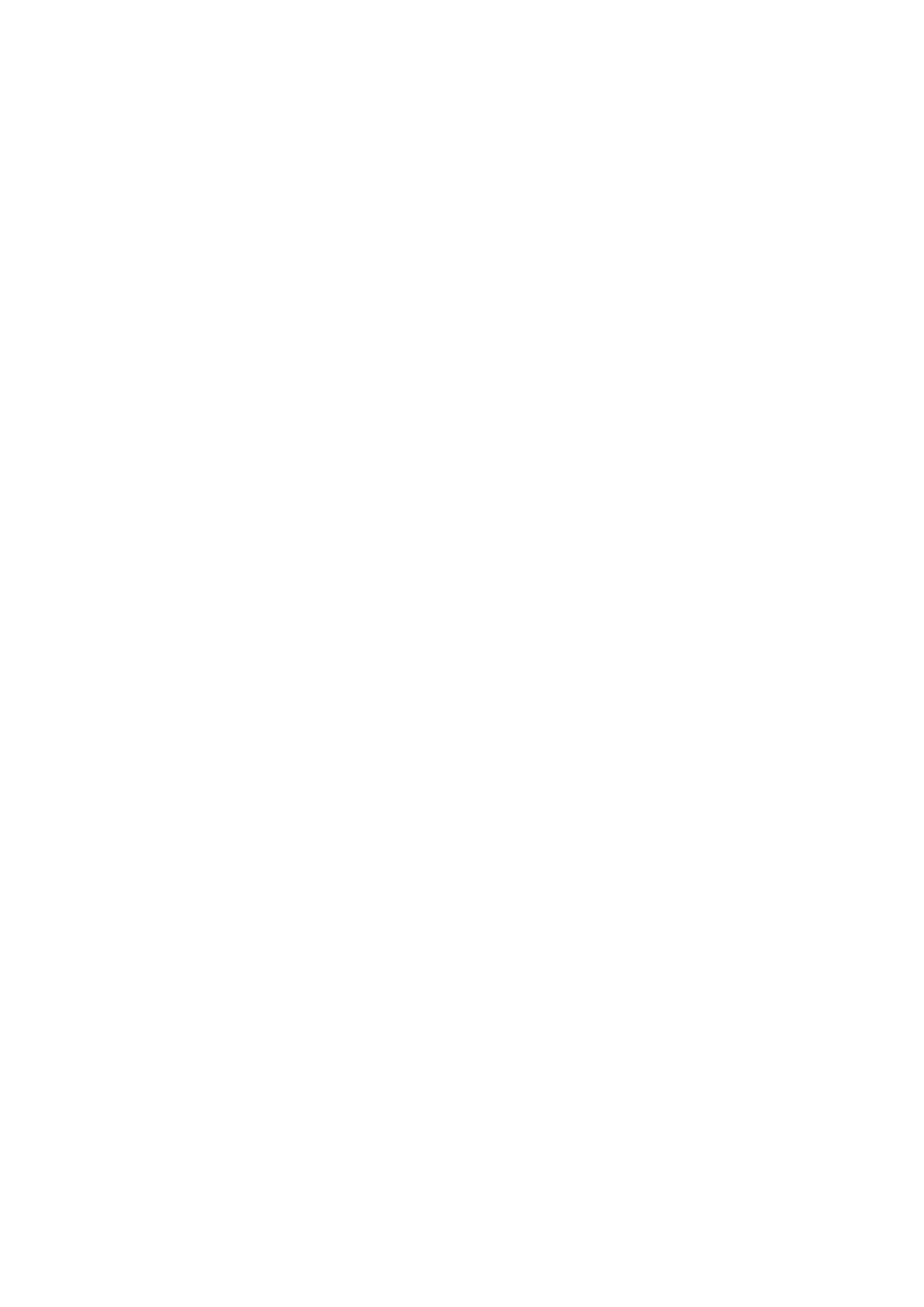#### **Appendix 3 – Scoring and Recommendations Lot 1 Guarding and Key Holding**

An asterisk (\*) denotes a recommended supplier

Any shaded cells are not recommended for award or show a 'No Offer'

|                                    |                             | .                        |                  |                             |                                 |                             |                                 |                                      |                        |                             |                                   |                            |                                 |                    |              |                            |
|------------------------------------|-----------------------------|--------------------------|------------------|-----------------------------|---------------------------------|-----------------------------|---------------------------------|--------------------------------------|------------------------|-----------------------------|-----------------------------------|----------------------------|---------------------------------|--------------------|--------------|----------------------------|
|                                    |                             |                          |                  |                             |                                 |                             |                                 |                                      |                        |                             |                                   |                            |                                 |                    |              |                            |
|                                    |                             |                          |                  |                             |                                 |                             |                                 |                                      |                        |                             |                                   |                            |                                 |                    |              |                            |
|                                    |                             |                          |                  |                             |                                 |                             |                                 |                                      |                        |                             |                                   |                            |                                 |                    |              |                            |
|                                    |                             |                          |                  |                             |                                 |                             |                                 |                                      |                        |                             |                                   |                            |                                 |                    |              |                            |
|                                    | Aberdeen<br>City<br>Council | Aberdeenshire<br>Council | Angus<br>Council | Argyll &<br>Bute<br>Council | City of<br>Edinburgh<br>Council | Clackmannanshire<br>Council | Comhairle<br>nan Eilean<br>Siar | Dumfries<br>&<br>Galloway<br>Council | Dundee City<br>Council | East<br>Ayrshire<br>Council | East<br>Dunbartonshire<br>Council | East<br>Lothian<br>Council | East<br>Renfrewshire<br>Council | Falkirk<br>Council | Fife Council | Glasgow<br>City<br>Council |
| Allander Security Limited*         |                             |                          |                  | 82.66                       | 80.84                           | 80.84                       |                                 | 80.80                                |                        | 80.80                       | 80.80                             | 80.80                      | 80.84                           | 80.84              | 80.23        | 80.84                      |
| Atalian Servest Limited*           | 89.35                       | 89.35                    |                  |                             | 90.00                           | 90.00                       |                                 | 90.00                                | 89.35                  | 90.00                       | 90.00                             | 90.00                      | 90.00                           | 90.00              | 89.35        | 90.00                      |
| Confida FM Limited*                | 66.17                       | 66.17                    | 66.17            | 68.21                       | 66.28                           | 68.92                       |                                 | 68.86                                | 66.17                  | 68.86                       | 68.86                             | 66.62                      | 68.92                           | 68.92              | 68.38        | 68.92                      |
| Corporate Service Management Ltd*  |                             |                          |                  | 63.28                       | 64.74                           | 64.77                       |                                 | 61.44                                | 60.98                  | 64.40                       | 64.67                             | 61.38                      | 64.81                           | 64.73              | 61.02        | 64.88                      |
| DCL Security International Ltd *   |                             |                          |                  |                             |                                 |                             |                                 |                                      |                        | 80.29                       |                                   |                            | 80.53                           |                    |              | 80.54                      |
| <b>GTS Solutions CIC</b>           | 58.09                       | 58.09                    | 58.09            | 60.40                       | 58.67                           | 58.67                       | 60.42                           | 58.69                                | 58.09                  | 58.69                       | 58.69                             | 58.69                      | 58.67                           | 58.67              | 58.09        | 58.67                      |
| Kingdom Services Group Limited*    | 68.36                       | 68.36                    | 68.36            | 70.59                       | 68.92                           | 68.92                       | 70.46                           | 68.80                                | 68.36                  | 68.80                       | 68.80                             | 68.80                      | 68.92                           | 68.92              | 68.36        | 68.92                      |
| MITIE Security Limited*            | 85.64                       | 85.64                    | 85.64            | 88.13                       | 86.27                           | 86.27                       | 88.13                           | 86.27                                | 85.64                  | 86.27                       | 86.27                             | 86.27                      | 86.27                           | 86.27              | 85.64        | 86.27                      |
| Profile Security Services Limited* | 69.24                       | 69.24                    | 72.32            | 71.51                       | 72.94                           | 72.94                       | 71.47                           | 72.81                                | 69.24                  | 72.92                       | 72.92                             | 72.92                      | 72.94                           | 72.94              | 72.32        | 72.94                      |
| SecuriGroup Limited*               | 92.28                       | 92.28                    | 92.27            | 94.74                       | 92.90                           | 92.89                       | 94.70                           | 92.86                                | 92.28                  | 92.86                       | 92.86                             | 92.86                      | 92.89                           | 92.89              | 92.28        | 91.83                      |
| Securitay Limited*                 | 80.63                       | 80.63                    | 80.63            |                             |                                 |                             |                                 |                                      | 80.63                  |                             |                                   |                            |                                 |                    | 80.63        |                            |

|                                    | Highland<br>Council | Inverclyde<br>Council | Midlothian<br>Council | Moray<br>Council | North<br>Ayrshire<br>Council | North Lanarkshire<br>Council | Orkney<br>Islands<br>Council | Perth &<br>Kinross<br>Council | Renfrewshire<br>Council | Scottish<br>Borders<br>Council | Shetland Islands<br>Council | South<br>Ayrshire<br>Counci | South<br>Lanarkshire<br>Council | Stirling<br>Council | West<br>Dunbartonshire<br>Council | West<br>Lothian<br>Council |
|------------------------------------|---------------------|-----------------------|-----------------------|------------------|------------------------------|------------------------------|------------------------------|-------------------------------|-------------------------|--------------------------------|-----------------------------|-----------------------------|---------------------------------|---------------------|-----------------------------------|----------------------------|
| Allander Security Limited*         |                     | 80.84                 | 80.84                 |                  | 80.84                        | 80.84                        |                              | 80.23                         | 80.84                   |                                |                             | 82.66                       | 80.84                           | 80.84               | 80.84                             | 80.84                      |
| Atalian Servest Limited*           |                     | 90.00                 | 90.00                 |                  | 90.00                        | 90.00                        |                              | 89.35                         | 90.00                   |                                |                             |                             | 90.00                           | 90.00               | 90.00                             | 90.00                      |
| Confida FM Limited*                |                     | 68.93                 | 66.68                 |                  | 68.92                        | 68.93                        |                              | 66.17                         | 68.92                   | 70.47                          |                             | 70.54                       | 68.92                           | 68.92               | 68.93                             | 66.68                      |
| Corporate Service Management Ltd*  |                     | 64.81                 | 64.81                 |                  | 64.81                        | 64.84                        |                              | 60.98                         | 64.84                   | 63.15                          |                             | 66.66                       | 64.81                           | 64.73               | 64.81                             | 64.81                      |
| DCL Security International Ltd *   |                     | 80.54                 |                       |                  | 80.54                        | 80.54                        |                              |                               | 80.54                   |                                |                             |                             | 80.54                           |                     |                                   |                            |
| <b>GTS Solutions CIC</b>           | 58.09               | 58.67                 | 58.67                 | 58.22            | 58.67                        | 58.67                        | 60.42                        | 58.09                         | 58.67                   | 60.42                          | 60.42                       | 60.40                       | 58.67                           | 58.67               | 58.67                             | 58.67                      |
| Kingdom Services Group Limited*    | 68.36               | 68.92                 | 68.92                 | 68.35            | 68.92                        | 68.92                        | 70.46                        | 68.36                         | 68.92                   | 70.46                          | 70.46                       | 70.59                       | 68.92                           | 68.92               | 68.92                             | 68.92                      |
| MITIE Security Limited*            | 85.64               | 86.27                 | 86.27                 | 85.77            | 86.27                        | 86.27                        | 88.13                        | 85.64                         | 86.27                   | 88.13                          | 88.13                       | 88.13                       | 86.27                           | 86.27               | 86.27                             | 86.27                      |
| Profile Security Services Limited* | 69.21               | 72.94                 | 72.94                 | 69.28            | 72.94                        | 72.94                        | 71.47                        | 69.24                         | 72.94                   | 71.47                          | 71.47                       | 74.80                       | 72.94                           | 72.94               | 72.94                             | 72.94                      |
| SecuriGroup Limited*               | 92.28               | 92.90                 | 92.89                 | 92.36            | 92.89                        | 92.90                        | 94.70                        | 92.28                         | 92.90                   | 94.70                          | 94.70                       | 94.75                       | 92.90                           | 92.89               | 92.90                             | 92.89                      |
| Securitay Limited*                 | 80.63               |                       |                       | 80.63            |                              |                              |                              | 80.63                         |                         |                                |                             |                             |                                 |                     |                                   |                            |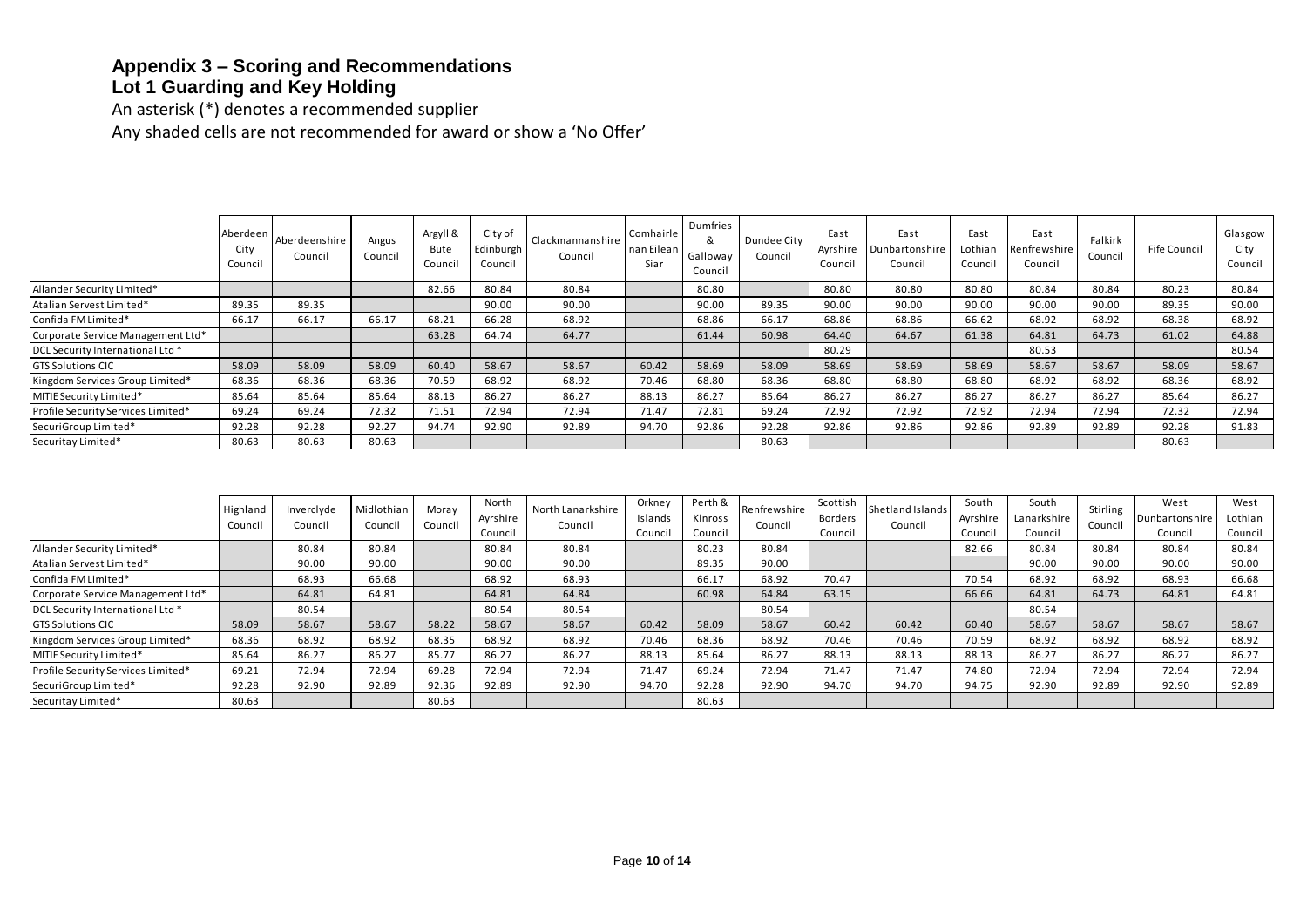## **Lot 2 Event Stewarding and Taxi Marshalling**

An asterisk (\*) denotes a recommended supplier Any shaded cells are not recommended for award or show a 'No Offer'

|                                       | Aberdeen<br>City<br>Council | Aberdeenshire<br>Council | Angus<br>Council | Argyll &<br>Bute<br>Council | City of<br>Edinburgh<br>Council | Clackmannanshire<br>Council | Comhairle<br>nan Eilean<br>Siar | Dumfries<br>&<br>Galloway<br>Council | Dundee City<br>Council | East<br>Ayrshire<br>Council | East<br><b>Dunbartonshire</b><br>Council | East<br>Lothian<br>Council | East<br>Renfrewshire<br>Council | Falkirk<br>Council | Fife Council | Glasgow<br>City<br>Council |
|---------------------------------------|-----------------------------|--------------------------|------------------|-----------------------------|---------------------------------|-----------------------------|---------------------------------|--------------------------------------|------------------------|-----------------------------|------------------------------------------|----------------------------|---------------------------------|--------------------|--------------|----------------------------|
| Allander Security Limited*            |                             |                          |                  | 82.50                       | 82.50                           | 82.50                       |                                 | 82.50                                |                        | 82.50                       | 82.50                                    | 82.50                      | 82.50                           | 82.50              | 82.50        | 82.50                      |
| G4S Secure Solutions (UK) Ltd*        | 65.86                       | 65.86                    | 65.87            | 63.29                       | 63.30                           | 63.30                       | 65.54                           | 61.67                                | 65.86                  | 61.67                       | 61.67                                    | 61.67                      | 62.54                           | 63.30              | 63.30        | 63.30                      |
| SecuriGroup Limited*                  | 97.25                       | 97.49                    | 97.50            | 94.09                       | 94.16                           | 94.16                       | 97.50                           | 92.41                                | 97.49                  | 92.41                       | 92.41                                    | 92.41                      | 93.32                           | 94.16              | 94.16        | 94.16                      |
| Security Scotland Ltd                 | 56.00                       | 56.00                    | 56.00            | 52.57                       | 52.66                           | 52.66                       | 55.71                           | 50.66                                | 56.00                  | 50.66                       | 50.66                                    | 50.66                      | 51.58                           | 52.66              | 52.66        | 52.66                      |
| Vigilant Security (Scotland) Limited* | 60.61                       | 60.61                    | 60.62            | 58.04                       | 58.05                           | 58.05                       | 60.29                           | 56.42                                | 60.61                  | 56.42                       | 56.42                                    | 56.42                      | 57.29                           | 58.05              | 58.05        | 58.05                      |

|                                       | Highland<br>Council | Inverclyde<br>Council | Midlothian<br>Council | Moray<br>Council | North<br>Ayrshire<br>Council | North Lanarkshire<br>Council | Orkney<br>Islands<br>Council | Perth & I<br>Kinross<br>Council | Renfrewshire<br>Council | Scottish<br>Borders<br>Council | Shetland<br>Islands Council | South<br>Ayrshire<br>Council | South<br>Lanarkshire<br>Council | <b>Stirling</b><br>Council | West<br>Dunbartonshire<br>Council | West<br>Lothian<br>Council |
|---------------------------------------|---------------------|-----------------------|-----------------------|------------------|------------------------------|------------------------------|------------------------------|---------------------------------|-------------------------|--------------------------------|-----------------------------|------------------------------|---------------------------------|----------------------------|-----------------------------------|----------------------------|
| Allander Security Limited*            |                     | 82.50                 | 82.50                 |                  | 82.50                        | 82.50                        |                              |                                 | 82.50                   |                                |                             | 82.50                        | 82.50                           | 82.50                      | 82.50                             | 82.50                      |
| G4S Secure Solutions (UK) Ltd*        | 65.86               | 63.30                 | 63.30                 | 63.30            | 63.30                        | 65.54                        | 65.86                        | 63.30                           | 65.54                   | 65.54                          | 63.30                       | 63.30                        | 63.30                           | 65.54                      | 63.30                             | 63.30                      |
| SecuriGroup Limited*                  | 97.49               | 94.16                 | 94.16                 | 94.16            | 94.16                        | 97.50                        | 97.49                        | 94.16                           | 97.50                   | 97.50                          | 94.16                       | 94.16                        | 94.16                           | 97.50                      | 94.16                             | 94.16                      |
| Security Scotland Ltd                 | 56.00               | 52.66                 | 52.66                 | 55.71            | 52.66                        | 52.66                        | 55.71                        | 56.00                           | 52.66                   | 55.71                          | 55.71                       | 52.66                        | 52.66                           | 52.66                      | 52.66                             | 52.66                      |
| Vigilant Security (Scotland) Limited* | 60.61               | 58.05                 | 58.05                 | 58.05            | 58.05                        | 60.29                        | 60.61                        | 58.05                           | 60.29                   | 60.29                          | 58.05                       | 58.05                        | 58.05                           | 60.29                      | 58.05                             | 58.05                      |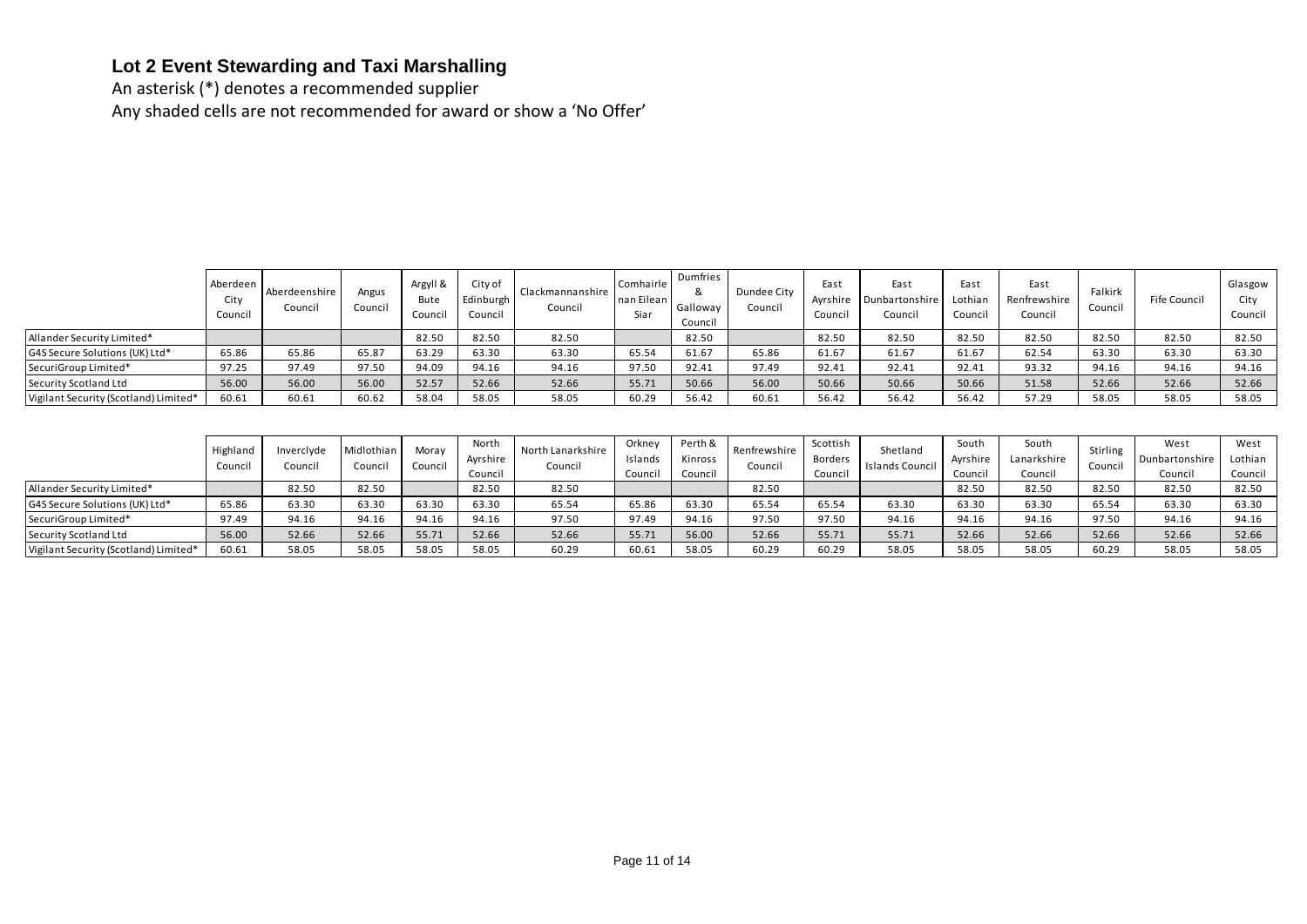# **Lot 3 Guarding, Key Holding, Event Stewarding and Taxi Marshalling**

An asterisk (\*) denotes a recommended supplier

Any shaded cells are not recommended for award or show a 'No Offer'

|                                       | Aberdeen<br>City<br>Council | Aberdeenshire<br>Council | Angus<br>Council      | Argyll &<br>Bute<br>Council | City of<br>Edinburgh<br>Council | Clackmannanshire<br>Council  | Comhairle<br>nan Eilean<br>Siar | Dumfries<br>&<br>Galloway<br>Council | Dundee City<br>Council  | East<br>Ayrshire<br>Council | East<br>Dunbartonshire<br>Council | East<br>Lothian<br>Counci | East<br>Renfrewshire<br>Council | Falkirk<br>Council  | Fife Council           | Glasgow<br>City<br>Council |
|---------------------------------------|-----------------------------|--------------------------|-----------------------|-----------------------------|---------------------------------|------------------------------|---------------------------------|--------------------------------------|-------------------------|-----------------------------|-----------------------------------|---------------------------|---------------------------------|---------------------|------------------------|----------------------------|
| Allander Security Limited*            |                             |                          |                       | 83.13                       | 83.13                           | 83.13                        |                                 | 83.13                                |                         | 83.13                       | 83.13                             | 83.13                     | 83.13                           | 83.13               | 83.13                  | 83.75                      |
| G4S Secure Solutions (UK) Ltd*        | 68.28                       | 68.27                    | 68.27                 | 68.27                       | 68.27                           | 68.27                        | 68.27                           | 68.27                                | 68.27                   | 68.27                       | 68.27                             | 68.27                     | 68.27                           | 68.27               | 68.27                  | 68.81                      |
| SecuriGroup Limited*                  | 95.00                       | 95.00                    | 95.00                 | 95.00                       | 95.00                           | 95.00                        | 95.00                           | 95.00                                | 95.00                   | 95.00                       | 95.00                             | 95.00                     | 95.00                           | 95.00               | 95.00                  | 94.56                      |
| Security Scotland Ltd                 | 54.54                       | 54.53                    | 54.53                 | 54.53                       | 54.53                           | 54.53                        | 54.53                           | 54.53                                | 54.53                   | 54.53                       | 54.53                             | 54.53                     | 54.53                           | 54.53               | 54.53                  | 55.14                      |
| Vigilant Security (Scotland) Limited* | 63.97                       | 63.96                    | 63.96                 | 63.96                       | 63.96                           | 63.96                        | 63.75                           | 63.96                                | 63.96                   | 63.96                       | 63.96                             | 63.96                     | 63.96                           | 63.96               | 63.96                  | 64.50                      |
|                                       |                             |                          |                       |                             |                                 |                              |                                 |                                      |                         |                             |                                   |                           |                                 |                     |                        |                            |
|                                       | Highland<br>Council         | Inverclyde<br>Council    | Midlothian<br>Council | Moray<br>Council            | North<br>Ayrshire               | North Lanarkshire<br>Council | Orkney<br>Islands               | Perth &<br>Kinross                   | Renfrewshire<br>Council | Scottish<br>Borders         | Shetland Islands<br>Council       | South<br>Ayrshire         | South<br>Lanarkshire            | Stirling<br>Council | West<br>Dunbartonshire | West<br>Lothian            |
|                                       |                             |                          |                       |                             | Council                         |                              | Council                         | Council                              |                         | Council                     |                                   | Counci                    | Council                         |                     | Council                | Council                    |
| Allander Security Limited*            |                             | 83.13                    | 83.13                 |                             | 83.13                           | 83.13                        |                                 |                                      | 83.13                   |                             |                                   | 83.13                     | 83.13                           | 83.13               | 83.13                  | 83.13                      |
| G4S Secure Solutions (UK) Ltd*        | 68.27                       | 68.27                    | 68.27                 | 68.27                       | 68.27                           | 68.27                        | 68.27                           | 68.27                                | 68.27                   | 68.27                       | 68.27                             | 68.27                     | 68.27                           | 68.27               | 68.27                  | 68.27                      |
| SecuriGroup Limited*                  | 95.00                       | 95.00                    | 95.00                 | 95.00                       | 95.00                           | 95.00                        | 95.00                           | 95.00                                | 95.00                   | 95.00                       | 95.00                             | 95.00                     | 95.00                           | 95.00               | 95.00                  | 95.00                      |
| Security Scotland Ltd                 | 54.53                       | 54.53                    | 54.53                 | 54.53                       | 54.53                           | 54.53                        | 54.53                           | 54.53                                | 54.53                   | 54.53                       | 54.53                             | 54.53                     | 54.53                           | 54.53               | 54.53                  | 54.53                      |
| Vigilant Security (Scotland) Limited* | 63.96                       | 63.96                    | 63.96                 | 63.96                       | 63.96                           | 63.96                        | 63.96                           | 63.96                                | 63.96                   | 63.96                       | 63.96                             | 63.96                     | 63.96                           | 63.96               | 63.96                  | 63.96                      |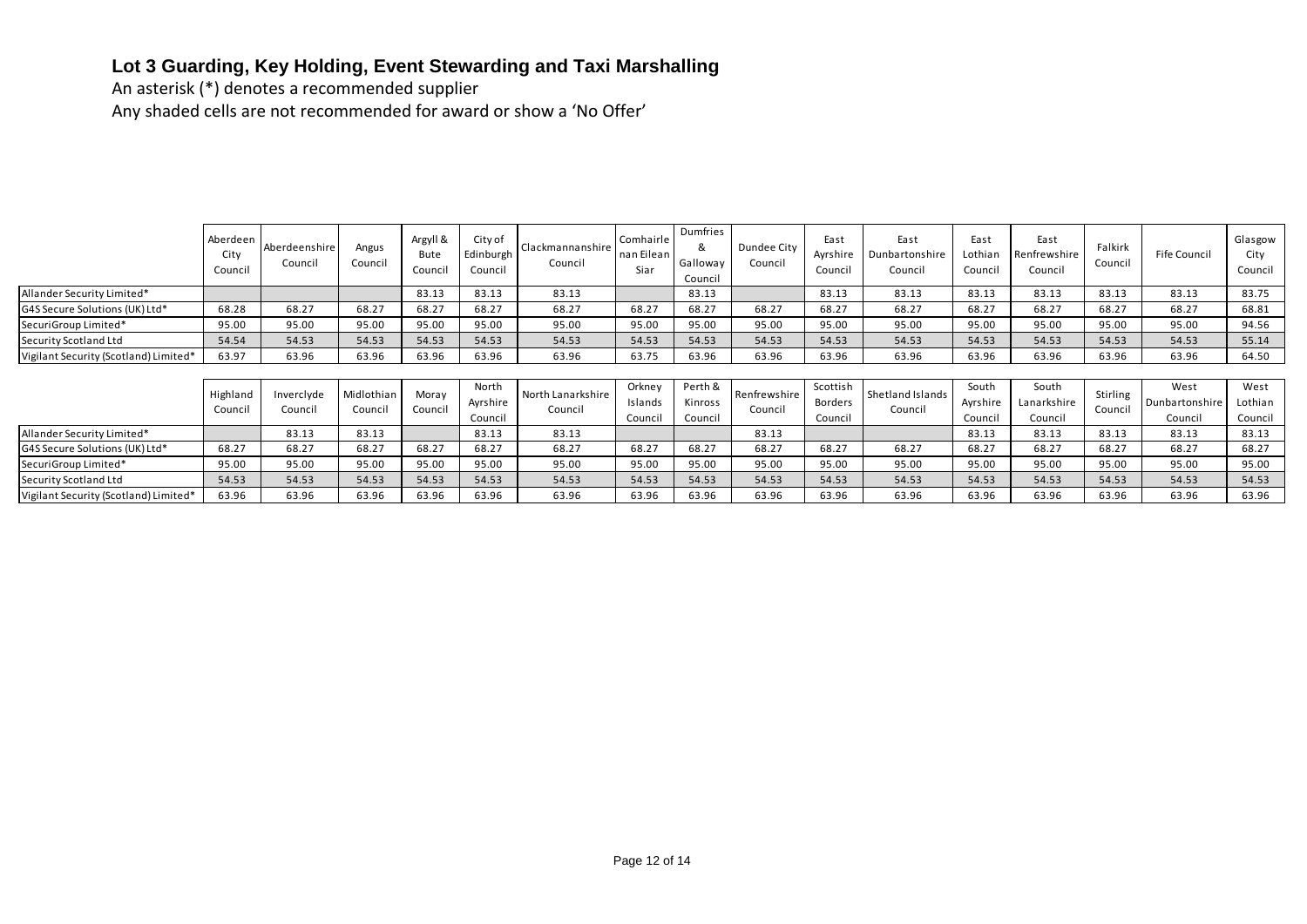## **Lot 4 Cash Collection**

An asterisk (\*) denotes a recommended supplier Any shaded cells are not recommended for award or show a 'No Offer'

|                              | Aberdeen<br>City<br>Council | Aberdeenshire<br>Council | Angus<br>Council | Argyll &<br>Bute<br>Council | City of<br>Edinburgh<br>Council | Clackmannanshire<br>Council | Comhairle<br>nan Eilean<br>Siar | Dumfries<br>&<br>Galloway<br>Council | Dundee City<br>Council | East<br>Ayrshire<br>Council | East<br>Dunbartonshire<br>Council | East<br>Lothian<br>Council | East<br>Renfrewshire<br>Council | Falkirk<br>Council | Fife Council | Glasgow<br>City<br>Council |
|------------------------------|-----------------------------|--------------------------|------------------|-----------------------------|---------------------------------|-----------------------------|---------------------------------|--------------------------------------|------------------------|-----------------------------|-----------------------------------|----------------------------|---------------------------------|--------------------|--------------|----------------------------|
| G4S Cash Solutions (UK) Ltd* | 73.75                       | 73.75                    | 73.75            | 73.75                       | 73.75                           | 73.75                       | 73.75                           | 73.75                                | 73.75                  | 73.75                       | 73.75                             | 73.75                      | 73.75                           | 73.75              | 73.75        | 73.75                      |
| Security Plus Limited*       | 49.75                       | 49.75                    | 49.75            |                             | 49.75                           | 49.75                       |                                 | 49.75                                | 49.75                  | 49.75                       | 49.75                             | 49.75                      | 49.75                           | 49.75              | 49.75        | 49.75                      |

|                              | Highland<br>Council | Inverclyde<br>Council | Midlothian<br>Council | Moray<br>Council | North<br>Ayrshire<br>Counci          | North Lanarkshire<br>Council | Orknev<br>Islands<br>Council | Perth &<br>Kinross<br>Counci | l Rentrewshire<br>Council | Scottish<br>Borders<br>Council | Shetland<br>Islands Council | South<br>Avrshire<br>Council | South<br>Lanarkshire<br>Council | Stirling<br>Council | West<br>Dunbartonshire<br>Council | West<br>Lothian<br>Council |
|------------------------------|---------------------|-----------------------|-----------------------|------------------|--------------------------------------|------------------------------|------------------------------|------------------------------|---------------------------|--------------------------------|-----------------------------|------------------------------|---------------------------------|---------------------|-----------------------------------|----------------------------|
| G4S Cash Solutions (UK) Ltd* | 73.75               | 73.75                 | 73.75                 | 73.75            | 73.75                                | 73.75                        | 73.75                        | 73 75<br>ر ب                 | 73.75                     | 73.75                          | 73.75                       | 73.75                        | 73.75                           | 73.75               | 72.75                             | 72.75<br>, ., ., .,        |
| Security Plus Limited*       |                     | 49.75                 | 49.75                 | 49.75            | $\sim$ $\sim$ $\sim$ $\sim$<br>49.75 | 49.75                        |                              | 49.75                        | 49.75                     | 49.75                          |                             | 49.75                        | 49.75                           | 49.75               | 49.75                             | 49.75                      |